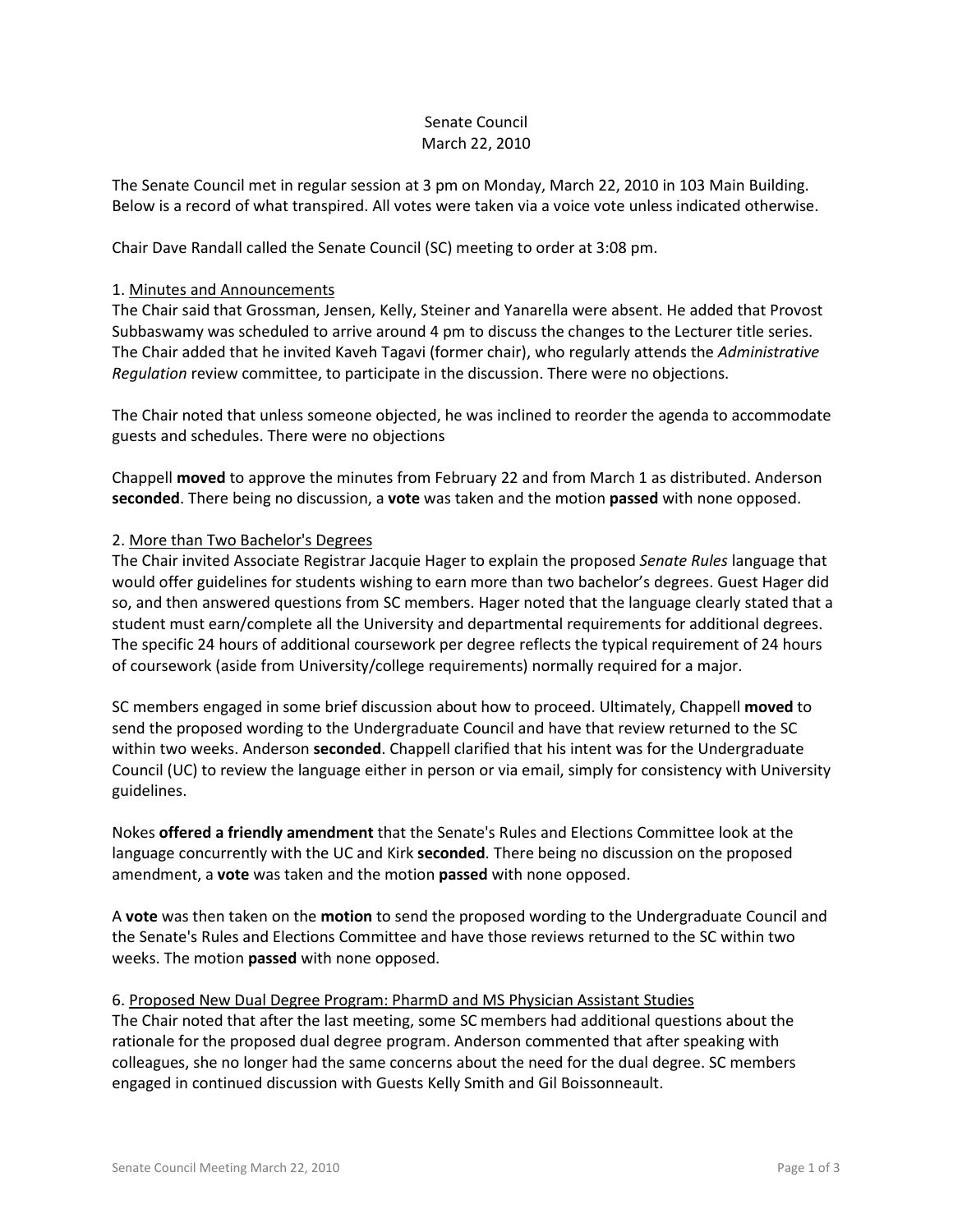Once questions were satisfactorily answered, Swanson **moved** to approve the proposed new Dual Degree Program of a PharmD and MS in Physician Assistant Studies, and send it to the Senate with a positive recommendation, effective fall 2010. Anderson **seconded**. SC members engaged in general discussion of the proposal, as well as dual degrees and University Scholars Programs.

A **vote** was taken and the motion **passed** with none opposed.

## 3. SGA Calendar Proposal

Kirk suggested that the proposal be sent to an ad hoc committee for vetting across campus. Chappell stated that he had some comments to make.

Chappell asked Kirk if the Student Government Association (SGA) had discussed the proposal and Kirk replied that the proposal went to the appropriate SGA committee for discussion, and was then approved by the full SGA, with two dissenting votes. Chappell asked if deans had been consulted yet, and Kirk opined that a vetting of that sort would be done by the ad hoc committee.

Chappell stated that there needed to be formal documentation of the SGA-related meetings where the proposal was discussed. He also exhibited to SC members some information that did not support the need for additional student preparation time (with a split finals week). There was additional discussion.

Swanson **moved** to send the SGA's calendar proposal to an ad hoc calendar committee chaired by Bob Grossman for further vetting. Kirk **seconded**. Chappell objected to Grossman being named as part of the motion.

Kirk confirmed for Nokes that students in the College of Agriculture had not registered any opposition to the proposal.

There being no further discussion, a **vote** was taken on the **motion** to send the SGA's calendar proposal to an ad hoc calendar committee chaired by Bob Grossman for further vetting. The motion **failed**, with four opposed and two in favor.

8. Discussion on Revised *Administrative Regulations 2:9* ("Lecturer Title Series") The Chair welcomed Provost Kumble Subbaswamy, and suggested he start the discussion. Guest Subbaswamy explained the impetus for the proposed changes, as well as various concerns.

SC members engaged in a lengthy discussion regarding the proposed changes. Towards the end of discussion, Chappell suggested that the SC deliberate once more on the proposed changes, and that there be a wider solicitation of comments. Chappell **moved** to table the discussion on the proposed revisions to *Administrative Regulations 2:9* until the following Monday, with the prospects of identifying other units/bodies that should be consulted, prior to the Senate Council making a recommendation to the Senate. Nokes **seconded**. There being no discussion, a **vote** was taken and the motion **passed** with none opposed.

Provost Subbaswamy expressed some concern about timing, in order to have the revisions presented to the Senate in April. Chappell stated that the intent of his motion was to solicit opinions via email immediately, in order to help guide the discussion on the following Monday.